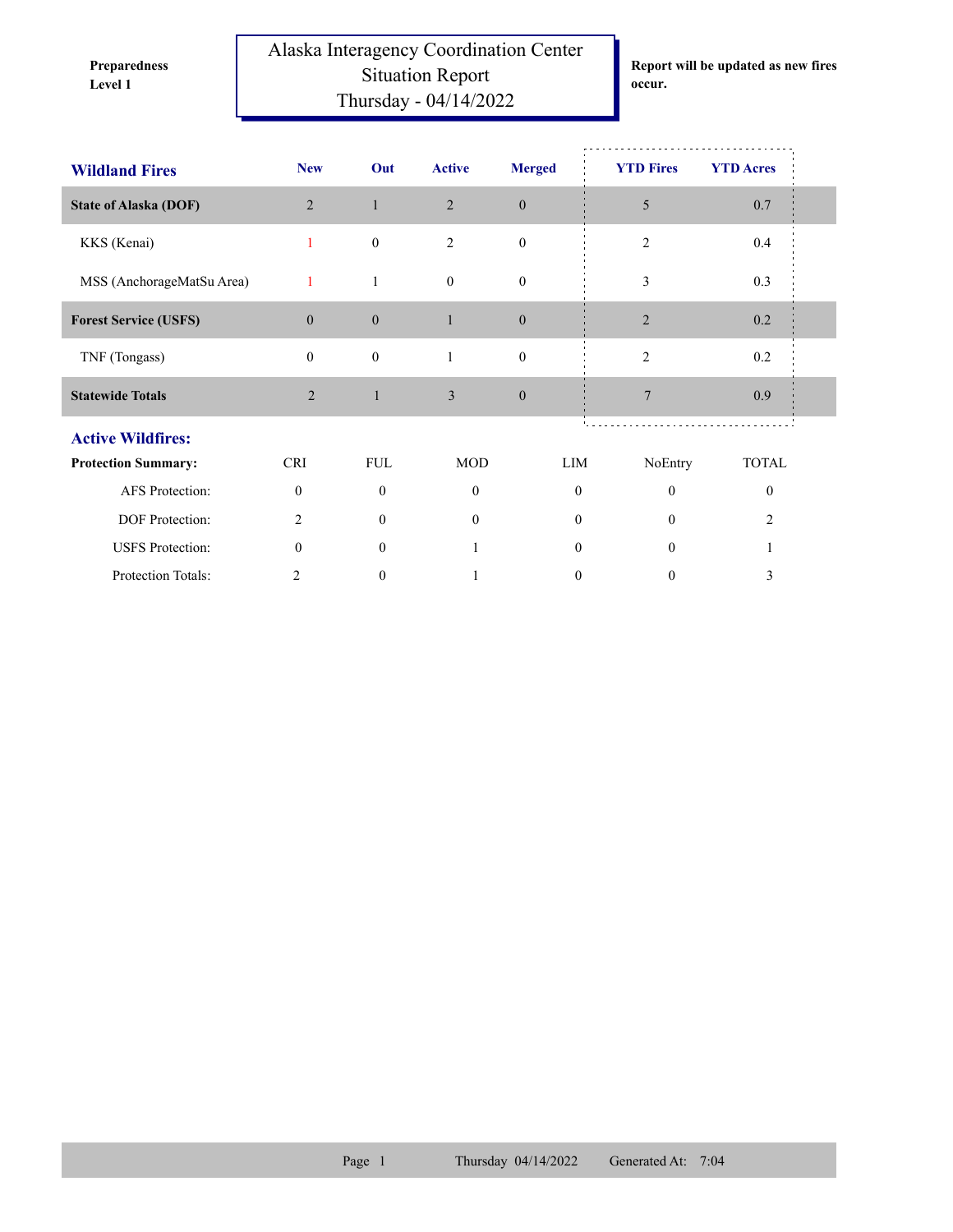|  |  |  | <b>Active Fires Status Summary</b> |
|--|--|--|------------------------------------|
|--|--|--|------------------------------------|

|                         | Staffed           |                     | Unstaffed         |                     |
|-------------------------|-------------------|---------------------|-------------------|---------------------|
|                         | Contained $(S/C)$ | Uncontained $(S/U)$ | Contained $(U/C)$ | Uncontained $(U/U)$ |
| AFS Protection:         |                   |                     |                   |                     |
| <b>DOF</b> Protection:  |                   |                     |                   |                     |
| <b>USFS</b> Protection: |                   |                     |                   |                     |
| Status Totals:          |                   |                     |                   |                     |

| <b>Active Fires Acreage Summary</b> |                   |                |  |
|-------------------------------------|-------------------|----------------|--|
|                                     | Acres             | Acreage Change |  |
| 2 New                               | 0.4               |                |  |
| 2 Monitor                           | 0.2               | $-0.1$         |  |
| 3 Prescribed                        | 15.1              |                |  |
| 7 Fires                             | Total Acres: 15.7 |                |  |

## **Prescribed Fires**

|                                 | <b>YTD</b> Fires | YTD Acres | <b>New</b> | Active | Out Yesterday |
|---------------------------------|------------------|-----------|------------|--------|---------------|
| National Park Service           |                  | (0, 1)    |            |        |               |
| State of Alaska                 |                  | 0.1       |            |        |               |
| U.S. Forest Service             |                  | 14.0      |            |        |               |
| <b>Fuels Management Totals:</b> |                  | 15.1      |            |        |               |

|        |          |  | <b>Cause Summary For All Fires (Includes Merged Fires But Not Prescribed Fires)</b> |  |
|--------|----------|--|-------------------------------------------------------------------------------------|--|
|        | Human: 7 |  | $0.9$ Acres                                                                         |  |
| Total: |          |  | 0.9 Acres                                                                           |  |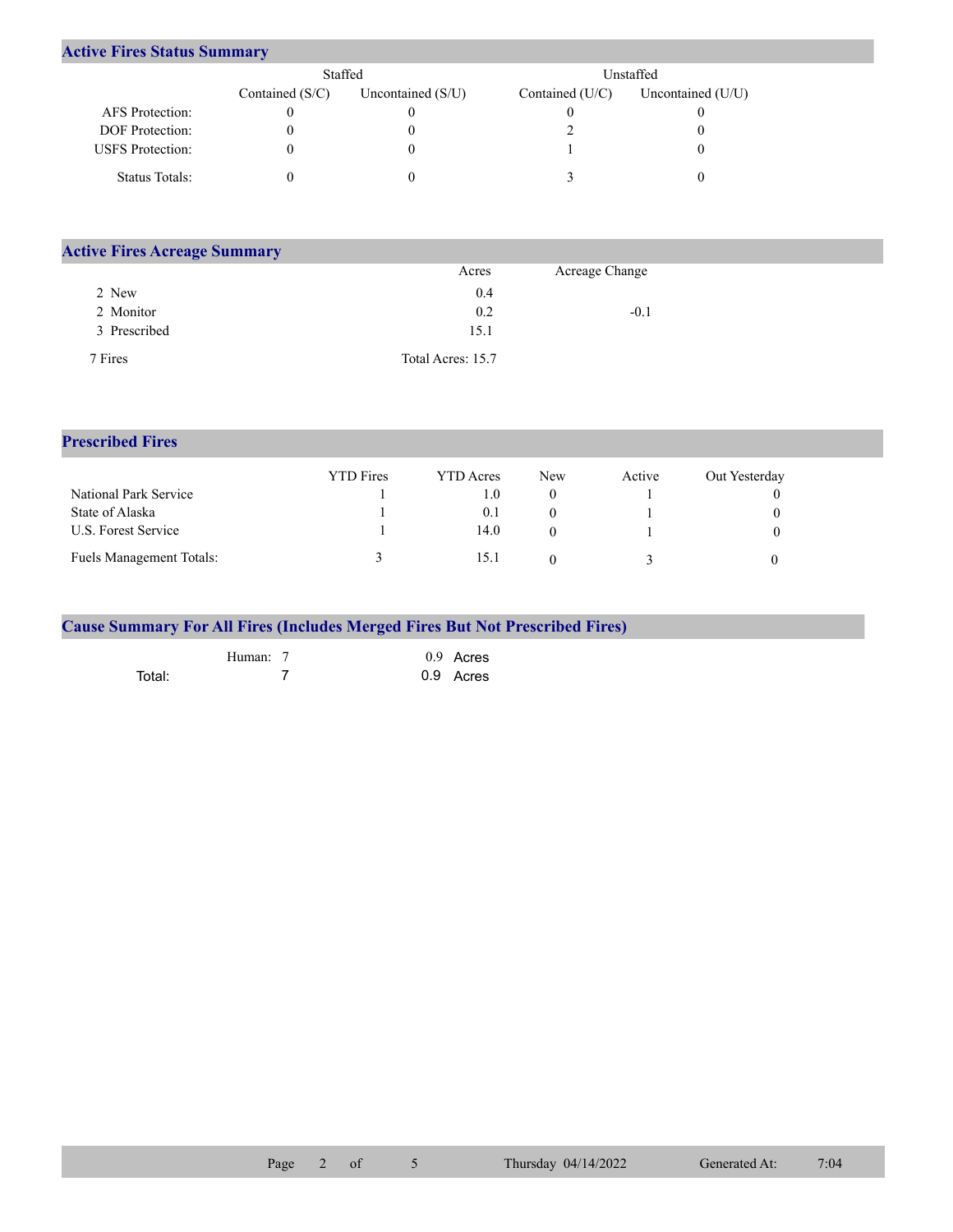| <b>New</b>                                                                                                                                                                                                                                         | Count: $2 \pi$     | Acres: $0.4$      |                      |                          |                  |  |
|----------------------------------------------------------------------------------------------------------------------------------------------------------------------------------------------------------------------------------------------------|--------------------|-------------------|----------------------|--------------------------|------------------|--|
| Daily Report From: 04/13                                                                                                                                                                                                                           |                    |                   |                      | $0.3$ Acreage On $04/13$ |                  |  |
|                                                                                                                                                                                                                                                    | Lat: 59 40.8883    | Status: $U/C$     | Acres: $0.3$         |                          | Option: Critical |  |
| 203008                                                                                                                                                                                                                                             | Lon: 151 24.3067   |                   | Start Date: 04/13    |                          | Area: KKS        |  |
|                                                                                                                                                                                                                                                    | Owner: Private     | Unit:             | <b>AKPRI-Private</b> |                          |                  |  |
| 008                                                                                                                                                                                                                                                | Name: Waterman     |                   |                      |                          | Cause: Human     |  |
| Report of a grassfire from Homer Fire Department was reported at 1630 and K-61 responded. When K-61 arrived on scene,<br>they found a quarter acre grass fire that was mostly suppressed by HFD. Fire was called contained and controlled at 1739. |                    |                   |                      |                          |                  |  |
| Daily Report From: 04/13                                                                                                                                                                                                                           |                    |                   |                      | $0.1$ Acreage On $04/13$ |                  |  |
|                                                                                                                                                                                                                                                    | Lat: 61 35.9140    | Status: Out 04/13 | Acres: $0.1$         |                          | Option: Critical |  |
| 201007                                                                                                                                                                                                                                             | Lon: $149$ 15.7330 |                   | Start Date: 04/13    |                          | Area: MSS        |  |
|                                                                                                                                                                                                                                                    | Owner: Private     | Unit:             | <b>AKPRI-Private</b> |                          |                  |  |

911 dispatch paged out a small grass fire, Forestry and local fire departments responded. A small garbage burn escaped into the wildland. Fire was called out and turned over to the homeowner.

Name: **Wagon**

**007**

Cause: **Human**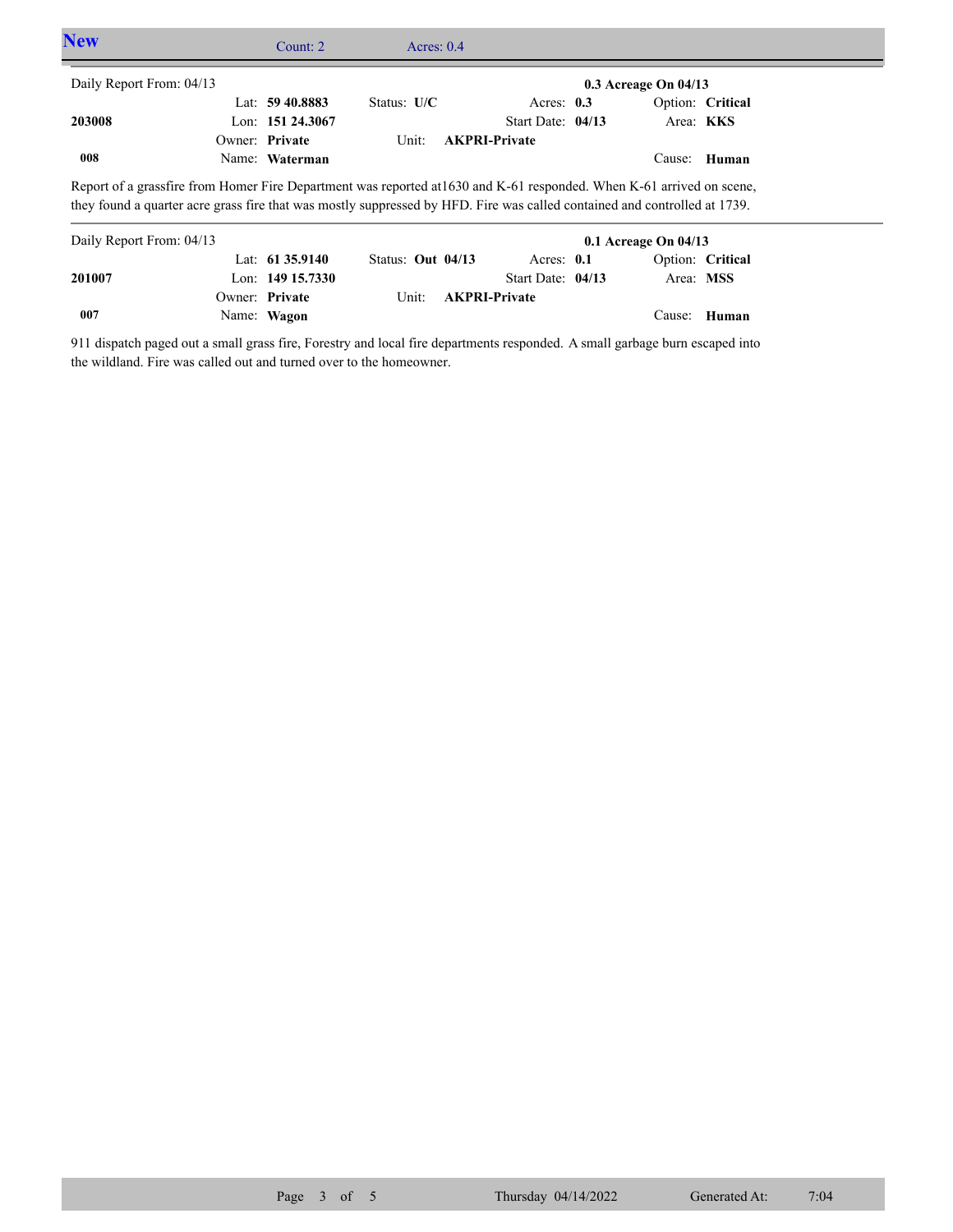| <b>Monitor</b><br>Acreage Change: -0.1<br>Acres: $0.2$<br>`ount: 2 |  |  |  |  |
|--------------------------------------------------------------------|--|--|--|--|
|--------------------------------------------------------------------|--|--|--|--|

**These fires are currently in monitor status. Monitoring schedules are based on defined timeframes, but are dependent on available resources, and weather conditions. When monitoring occurs, information will be updated.**

| Daily Report From: 04/13 |             |                  |               |                                      | 0.1 Acreage On $04/13$ |           |                  |
|--------------------------|-------------|------------------|---------------|--------------------------------------|------------------------|-----------|------------------|
| PKF9                     |             | Lat: $5618.5850$ | Status: $U/C$ | Acres: $0.1$                         |                        |           | Option: Modified |
| 000006                   |             | Lon: 132 18.0467 |               | Start Date: 04/12                    |                        | Area: TNF |                  |
| P0PKF9                   | Owner: USFS |                  | Unit:         | <b>AKTNF-Tongass National Forest</b> |                        |           |                  |
| 006                      |             | Name: Sawdust    |               |                                      |                        | Cause:    | <b>Human</b>     |

On 4/12 an unattended warming fire was reported to FS LEO by public. The WRG Fire Crew suppressed the fire. 4/13 the fire was checked and declared Controlled as of 1000.

| Daily Report From: 04/13 |                     |               |                      | -0.2 Acreage Change Since 04/12 |                  |
|--------------------------|---------------------|---------------|----------------------|---------------------------------|------------------|
|                          | Lat: $59\,41.7840$  | Status: $U/C$ | Acres: $0.1$         |                                 | Option: Critical |
| 203005                   | Lon: $151\,22.9230$ |               | Start Date: 04/11    | Area: <b>KKS</b>                |                  |
|                          | Owner: Private      | Unit:         | <b>AKPRI-Private</b> |                                 |                  |
| 005                      | Name: Colleens Ct   |               |                      |                                 | Cause: Human     |

Fire was checked yesterday by K-61. Fire is contained and controlled .